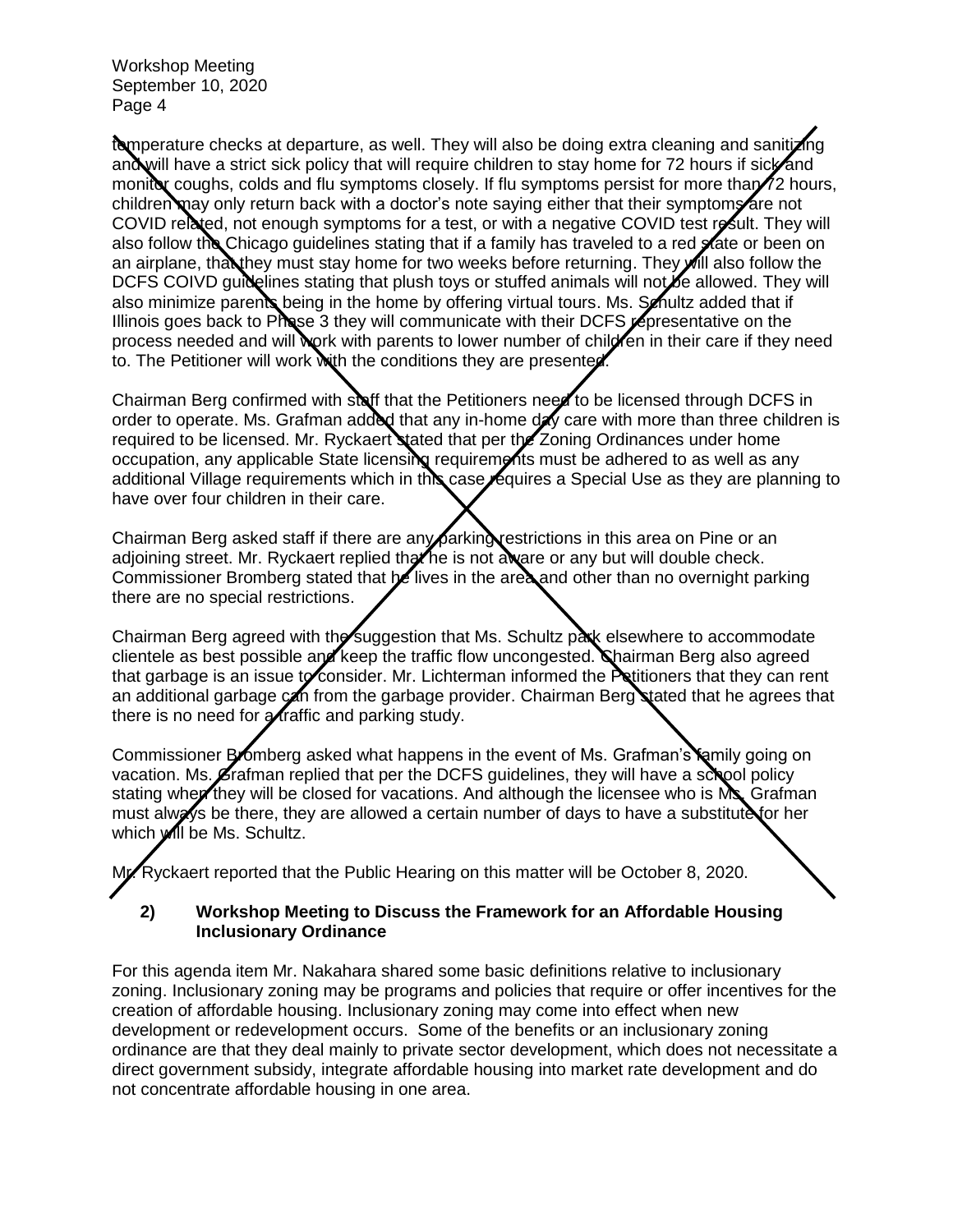Mr. Nakahara defined area median income (AMI) as the income limits that are determined by the specific area income or regional area income as calculated annually by Housing and Urban Development (HUD). The AMI is the median or middle number of all of the incomes for the given area. Meaning that 50 percent of the people in that area make more than that amount, and 50 percent make less. The income levels are percentages of that AMI number. Household income at or below 80 percent of the AMI is considered low-income, household income from 80 percent to 120 percent of the median income is considered moderate income, and above 120 percent of the AMI is considered middle income.

Mr. Lichterman discussed the memo presented to the Village Board on July 20, 2020. This memo is in response to the January 2020 Committee of the Whole Meeting in which the Board directed staff to further look into an affordable housing inclusionary zoning ordinance. At the January 2020 meeting, the Village Board had a favorable view to take some legislative action and recommended that an inclusionary zoning ordinance may be a method to drive affordable housing. Mr. Lichterman stated that they looked back at Village files pertaining to affordable housing or workforce housing and learned that this issue has been discussed since 2009. In the past there have been ideas of forming a task force. At this time, the Village Board is ready for action and Mr. Lichterman provided an overview of the staff memo to the Board with a framework and recommendations for a possible inclusionary housing ordinance. Mr. Lichterman added that the Board did not get into the details of a recommendation and their hope is that the Plan Commission would dive into deeper detail of an inclusionary ordinance. The Board liked the general guidelines but would like to dig deeper into what the thresholds are for when the ordinance would apply as it may not make sense for all developments.

Mr. Lichterman stated that these policy objectives will drive later decisions and specifically some of the definitions for AMI. The objectives offered for inclusionary zoning include increasing the supply of affordable housing, dispersing the supply of affordable housing, and making low and moderate income families indistinguishable from each other. An inclusionary zoning ordinance would provide better access to employment and education in Deerfield to a great demographic and the surrounding area as well as encourage racial and economic integration.

Mr. Lichterman stated that the State of Illinois has non-binding affordable housing guidelines with different objectives than these. When the Village Board asked staff to come up with thresholds that would trigger the inclusionary ordinance, staff offered a sliding scale so that any development with over 51 units will offer 10 percent of the units as affordable. Developments with one to 10 units would be encouraged to offer affordable housing but would not mandated. Staff suggested that affordable housing be 120 percent of AMI. This does not satisfy what the State of Illinois defines as affordable housing in the Affordable Housing Planning and Appeals Act (Act). As Deerfield is a Home Rule community, the State act is not binding to Deerfield; it is only viewed as a guideline. At this time, staff is not offering to being bound to the Act as an objective, but if the Plan Commission disagrees, this can be part of their recommendation. Staff suggests that 120 percent of AMI be used (while the State defines that 80 percent of AMI for owner occupied units and 60 percent of AMI for rental occupied units) when defining affordable housing units. Affordable housing can be owner occupied or rental occupied and an ordinance must apply to both.

Commissioner Bromberg asked if the suggested sliding scale is the same for rental and owner occupied units or if staff suggests two different scales. Mr. Lichterman responded that they are suggesting one scale, but they believe they can use two different ones if this body or the Board suggest so, as the State has.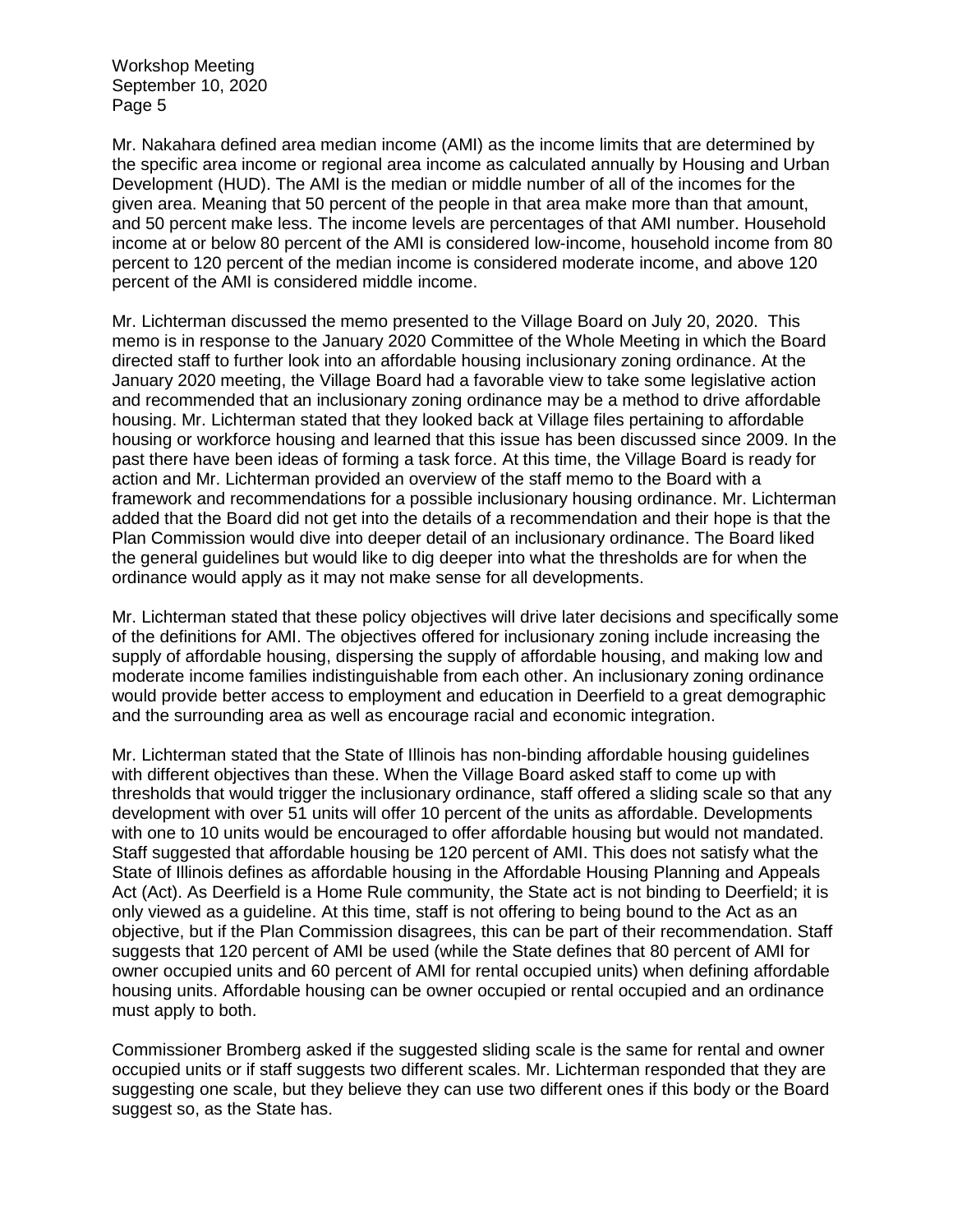Commissioner Bromberg commented that 120 percent of AMI is an important factor to consider for Deerfield. He understands that this does not meet Illinois requirements, but would like to know if it will allow Deerfield to meet their other goals of allowing low income families to live there. Mr. Lichterman agreed that this is an important question and it is the decision of the Commission. Staff is of the mind that this number starts the ball moving and will not be too offputting for developers, as the Village does not want to discourage development. The question is whether this percentage along with incentives will be feasible for developers. The Village Board is looking to the Plan Commission to help make this determination. Commissioner Bromberg commented that the Zion Woods affordable housing proposal is below this percentage of AMI. Mr. Lictherman commented that this is correct, as their number is dictated by the funding and programs they are using, and that this ordinance would not apply to them as they are already offering affordable housing to low income families. Mr. Ryckaert commented that he believes Zion Woods plans to use 60 percent of AMI. Commissioner Bromberg suggested looking into 100 percent and 120 percent of AMI.

Mr. Lictherman showed a State report shows that in 2012 Deerfield had 4 percent affordable housing and in 2018, 7.3 percent affordable housing. It is not clear what drove this increase as these numbers are dependent on the housing market at the time. He shared that one reason staff is recommending that 120 of AMI be used is that the approved REVA development agreed to offer 10 percent of their apartments at 120 percent AMI, which will be 18 out of the180 apartment units.

Mr. Lichterman reviewed what the rent and sale prices would be for 120 percent of AMI using a household of four AMI of \$109,000. Rent for a three bedroom unit would at 120 percent of AMI would be \$2,730 including utilities. Currently there are 12 three bedroom units for rent in Deerfield with an average rent of \$2,839, however this does not include utilities. 100 percent of AMI would be a significant difference in rent. And the sale price of a three bedroom unit at 120 percent of AMI would be \$369,500 for a household of four. The median value of homes in Deerfield is \$385,000. Mr. Lichterman added that the Village would need to partner with a third party housing authority to administer this program if this were put into place. The housing authority partner would audit applications and determine who would be eligible.

Commissioner Schulman asked how much utilities might be a month. Mr. Lictherman replied that rent often includes waste, water and sewer and tenants are responsible for gas and electric which can be upwards of \$100 a month. Mr. Lictherman added that internet is not considered a utility and tenants will likely need internet service.

Commissioner Bromberg commented that another key part of the income grid is for the oneperson household because when affordable housing has been discussed in the past, they have talked a lot about someone newly out of college, such as a teacher or firefighter in the community who would also like to live in the community close to their job. He thinks that this is an important to consider and asked if the starting salary for teachers or firefighters would qualify.

Commissioner Stolman commented that the rent for a one-bedroom unit would still be over \$2,000 using 120 percent of AMI and one bedroom units already had an average rent of \$1,200 which is well within that range.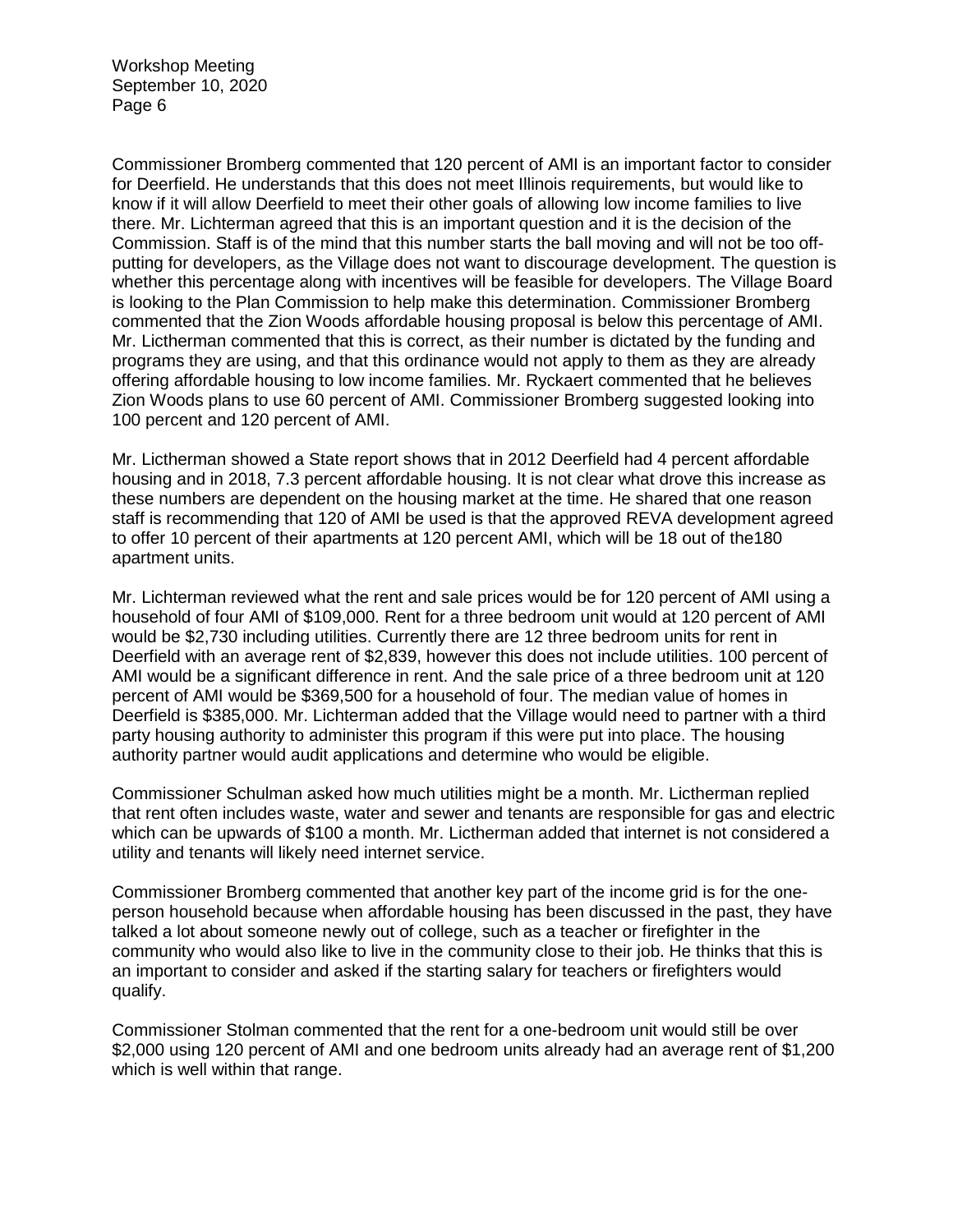Commissioner Schulman asked if this would only apply to new homes being built. Mr. Lichterman replied that it would only be for new developments with ten or more homes or other types of units. Commissioner Schulman commented that the ordinance would mostly be for new construction rental apartments and very rarely if ever townhomes or single family homes. Mr. Lichterman agreed that this is true in today's market but that could change in the future.

Commissioner Keefe asked if a unit is purchased through this affordable housing program and is later being sold, does it have to remain as affordable housing for the sale. Mr. Lichterman replied that the unit would be held in perpetuity with a restrictive covenant to keep it affordable even when it turns over.

Commissioner Stolman asked if this only applies to units in multi-unit housing or if it also applies single family home developments. Mr. Lictherman replied that it would apply to all new developments and all units are viewed as the same, whether apartments or condos or single family homes. However, it would not be very common that there would be a development of more than ten single family homes.

Commissioner Stolman asked how this program would be marketed and if it would be offered publicly as well as whether the third party partner would accept tenants or if the owner or landlord would. Mr. Lictherman replied that the third party partner would handle all of the marketing and applications. Commissioner Stolman asked what the potential annual cost would be of this partner. Mr. Lictherman replied that they believe it would be between \$20,000 and \$30,000 per year to help administer a program like this. He added that there is a selection of reputable companies that do this that have been used throughout Lake Forest to Evanston.

Commissioner Bromberg asked how would this apply to a large development similar Coromandel. Mr. Lictherman responded that Coromandel is 400 units total a mix of townhomes, apartments, and condominiums. If this potential ordinance were to apply to a development like Coromandel, the Village would say that 40 housing units need to be affordable. Commissioner Bromberg asked if what types of units those 40 could be. Mr. Lichterman replied that this is something for this body to deliberate and perhaps the 10 percent could be across the board so that 10 percent of each apartments, condos and townhomes would need to be made affordable.

Chairman Berg asked Mr. Lictherman to expound on the possible advantages or disadvantages of condos only being made affordable and not single family homes. Mr. Lictherman replied that applying an ordinance like this to all types of new development units provides for more diversity. And there is value in having a variety of housing stock if they really want to achieve affordability and diversity. The whole point of inclusionary zoning is to not differentiate and to comingle the affordable housing. In this example, a Coromandel-type development in the future would be indistinguishable.

Mr. Lichterman next discussed developer incentives being proposed. He stated that setting the right AMI and incentives will determine if the Village stifles development or not. Developers focus on economic outcomes to stay in a project and the Village hopes to offer certain incentives that are valuable.

One commonly used significant incentive is a developer fee which allows the developer to pay a fee in lieu of adhering to the affordable housing requirements. Mr. Lichterman stated that the Village Board is opposed to accepting fees in lieu of offering affordable housing. The Board is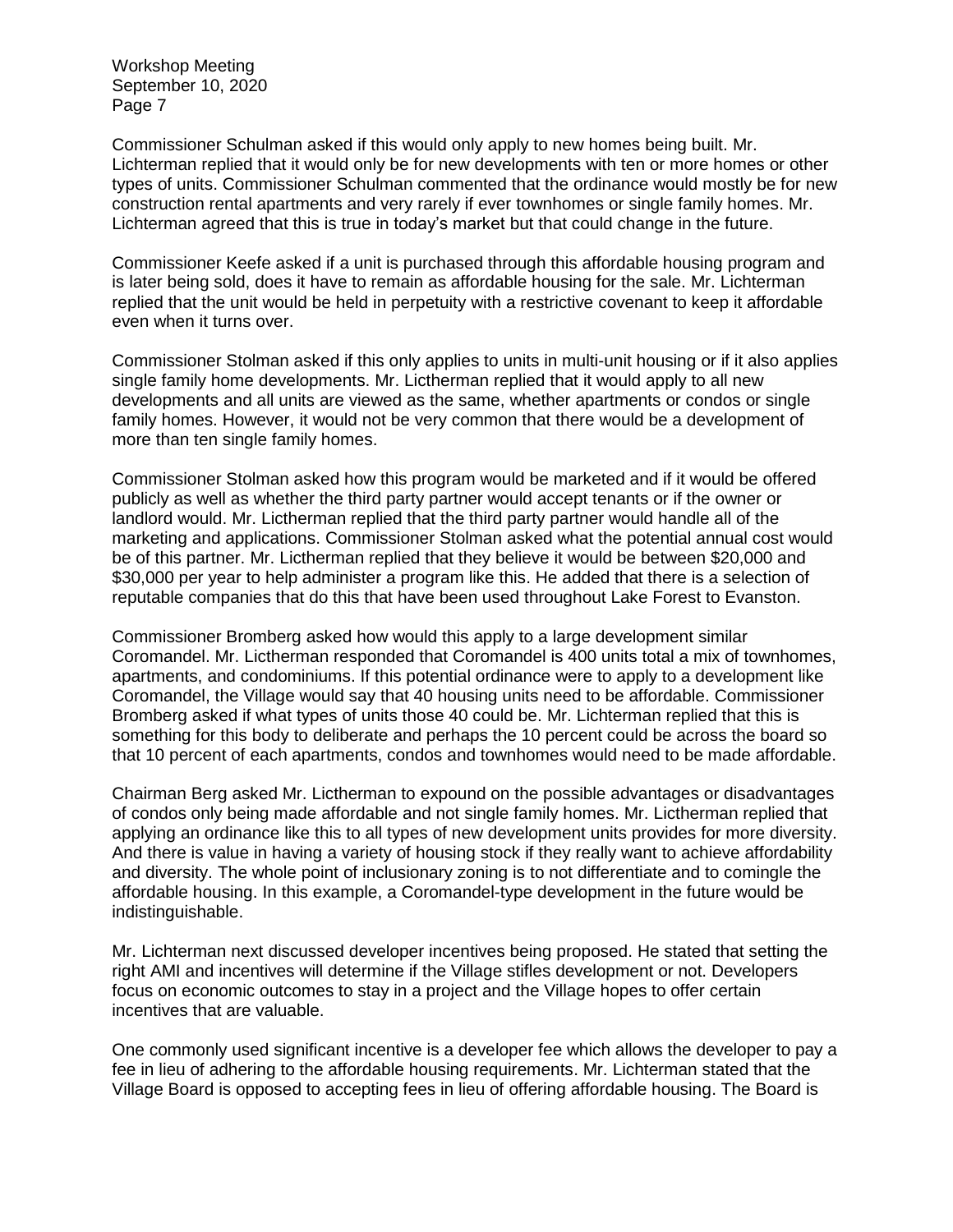also opposed to forming a Housing Commission as they are looking for a more efficient way to do this without additional bureaucracy.

Mr. Lichterman stated that another possible incentive is density waivers. This would allow developers to build above and beyond the density restrictions in the Zoning Ordinances and would often trade one for one with more units and affordable units which can be a valuable incentive to developers. Additional incentives include impact fee waivers, building permit fees waivers and expedited building permits, and other fees waivers on just the affordable units but not the entire development.

Mr. Lichterman next discussed eligibility. A common policy objective is for low and moderateincome families to live in the community. The question is how to allow this when there will only be so many affordable units with possibly many eligible applicants. When the Village Board discussed this, their reaction was that giving priority to people that live and work in Deerfield. However, they are opposed to giving priority to employees of the Village as this seems selfserving. The Village Board discussed the importance of this ordinance to benefit the broader community. Mr. Lictherman asked the Commission to consider whether we exclude library and park district employees from getting priority, as well. Chairman Berg clarified that Village employee applicants would not be excluded, just not prioritized.

Chairman Berg asked what would happen if someone is accepted and ceases to be employed there during the term of their occupancy. Mr. Lichterman replied that he is not sure, but that as long as that person still qualifies they can remain.

Mr. Lichterman stated that when the Village Board discussed incentives and eligibility they stayed very broad and it is their hope that the Plan Commission would dig into the nuances more in these areas. The Board discussed just a basic framework to move the ball forward. Mr. Lictherman informed the Commissioners that they can let staff know what they need more information on and can discuss what feels right and wrong and what they need more time or information on. At this time staff is looking for that basic reaction and how to move forward.

Commissioner Bromberg asked if Trustee Jester felt that this was not necessary and was against inclusionary zoning referring to Trustee Jester commenting (at the July 20<sup>th</sup> Board meeting) that the Village already has many homes that meet these requirements. Mr. Lictherman confirmed that this is accurate. He added that some trustees believed that 120 percent of AMI is a good starting place and better than nothing and others wanted to further explore 100 percent or 80 percent of AMI.

Chairman Berg asked each Commissioner for their input.

Commissioner Bromberg stated that he is not sure about the 120 percent of AMI and he needs time to mull that over as he is considering lowering that number. Mr. Ryckaert replied that the Commission could consider recommending that half of the required units be at 100 percent of AMI and half at 120 percent at AMI, or a third at 80 percent, a third at 100 percent, and a third at 120 percent of AMI. Commissioner Bromberg liked this suggestion. He added that it is his preference for people who work it the Village to have priority, but not Village employees and not public sector over private sector employees. He also agrees that the Village should not accept a fee in lieu of affordable units, and he likes the idea of other waivers as incentives. He also added that if someone's income goes up there should be a way for them to age out of the program and pay market rate. He does not think that once someone qualifies and is accepted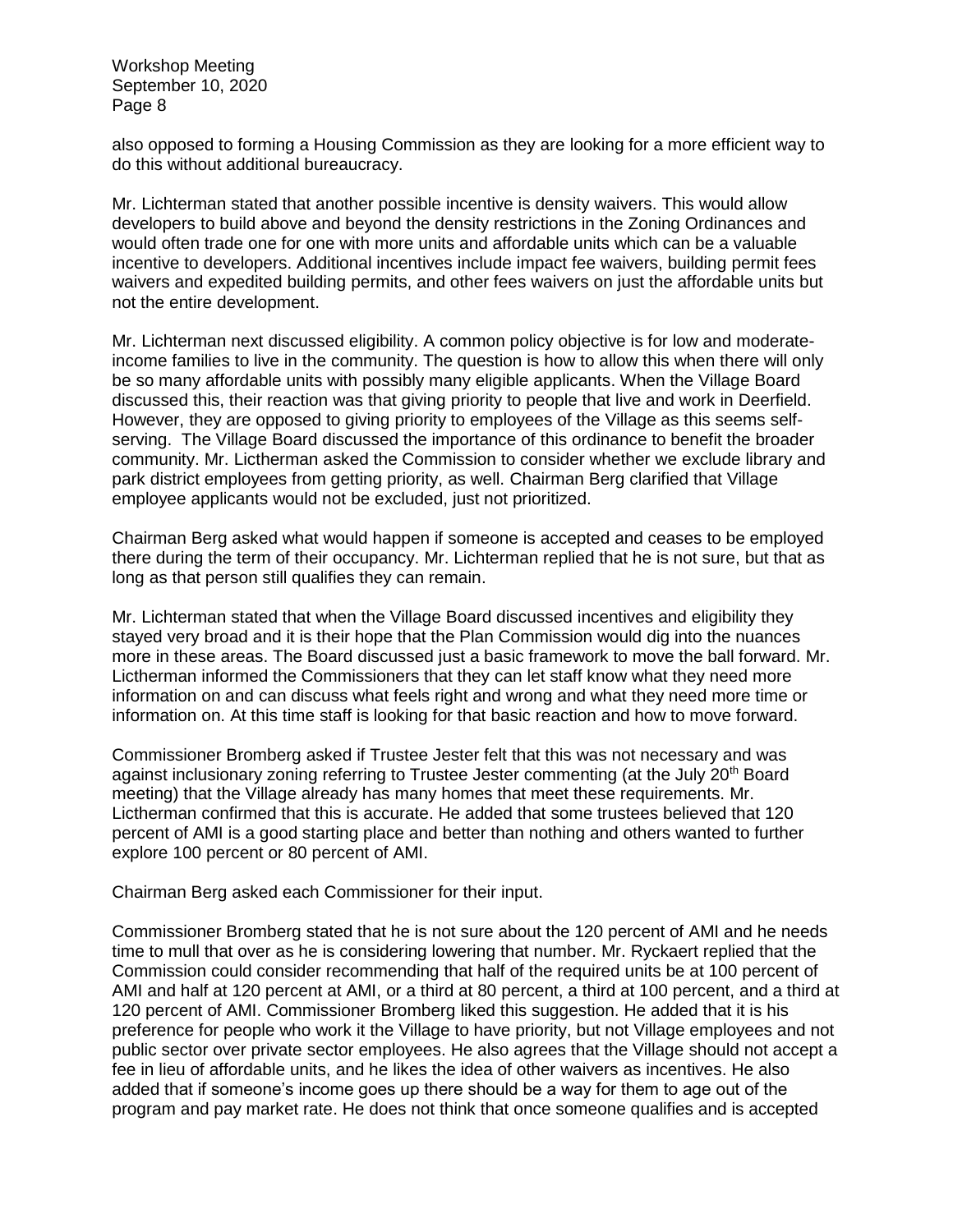that they should never leave the unit or always have the same rent. Mr. Lichterman responded that if someone no longer qualifies for affordable housing then the unit can go to market rent and another unit in the development can be made affordable in return. A tenant would not necessarily have to leave the unit. Commissioner Bromberg also commented that in the Highland Park Ordinance, an owner occupied unit has to meet the requirements of perpetuity for 25 years and he'd like to give more thought to this. Mr. Lichterman stated that the Village Board had the opinion that a unit for sale should remain in perpetuity and that ten percent of units in a development need to remain affordable in perpetuity.

Chairman Berg asked how this might be governed and overseen in a multi-unit establishment. Mr. Lichterman replied that the third party housing authority would audit program participants on an annual basis and generally act as an arm to the Village to manage the entire program.

Commissioner Schulman asked if a new development has 50 units and five need to be made affordable, if it can it be any five units. Mr. Lichterman replied that yes it can be any units the developer would assign. Often times it may be units with poor views or some downside to them. Or they may choose different countertops or fixtures for the affordable units.

Chairman Berg confirmed that the affordable units would have to be indistinguishable from full market rate. Mr. Lictherman confirmed that this an objective of the potential ordinance. He added that for comparison, Highland Park's ordinance states that affordable units cannot be less than 75 percent of the square footage of a market rate unit. They can place limits such as these on it. The objective is to be affordable and indistinguishable from the others.

Commissioner Keefe commented that he wants to be sure that if someone purchased an affordable condo that they cannot rent it out for a higher rate. He also commented that there could be concern about people not upgrading or property maintaining affordable units because know they know they will not get market value when they sell. Mr. Lictherman stated that staff can look into this as owner occupied affordable housing is more rare and not as well understood. Mr. Nakahara stated that if a unit is purchased as an affordable unit then it would not be eligible to be rented out and it must be owner occupied.

Commissioner Schulman commented overall it is a good policy and he understands why the Village would want to have it on the record. However he is not sure how applicable it would be in Deerfield as there is not very much new development of large scale. He added that he likes Mr. Ryckaert's idea of splitting the AMI and that without incentives for developers they could curb development. He stated that waivers could be enticing and meaningful for developers. Regarding eligibility, he asked how multiple applicants that live or work in Deerfield could be prioritized at the same time. And regarding perpetuity for rental or owner occupied units, if the unit is only affordable for 25 years it would be hard to have to cycle people out in year 24 if they could not afford to pay market rent.

Commissioner Stolman agreed that he liked the idea of splitting AMI levels in halves or thirds. And regarding incentives, maybe the Village could consider requiring less than ten percent of units be made affordable so as to not scare developers away. He also questioned the cost and efficiency of the third party contractor versus the Village managing the program themselves. And regarding eligibility he would like to know if essential workers and educators will receive priority.